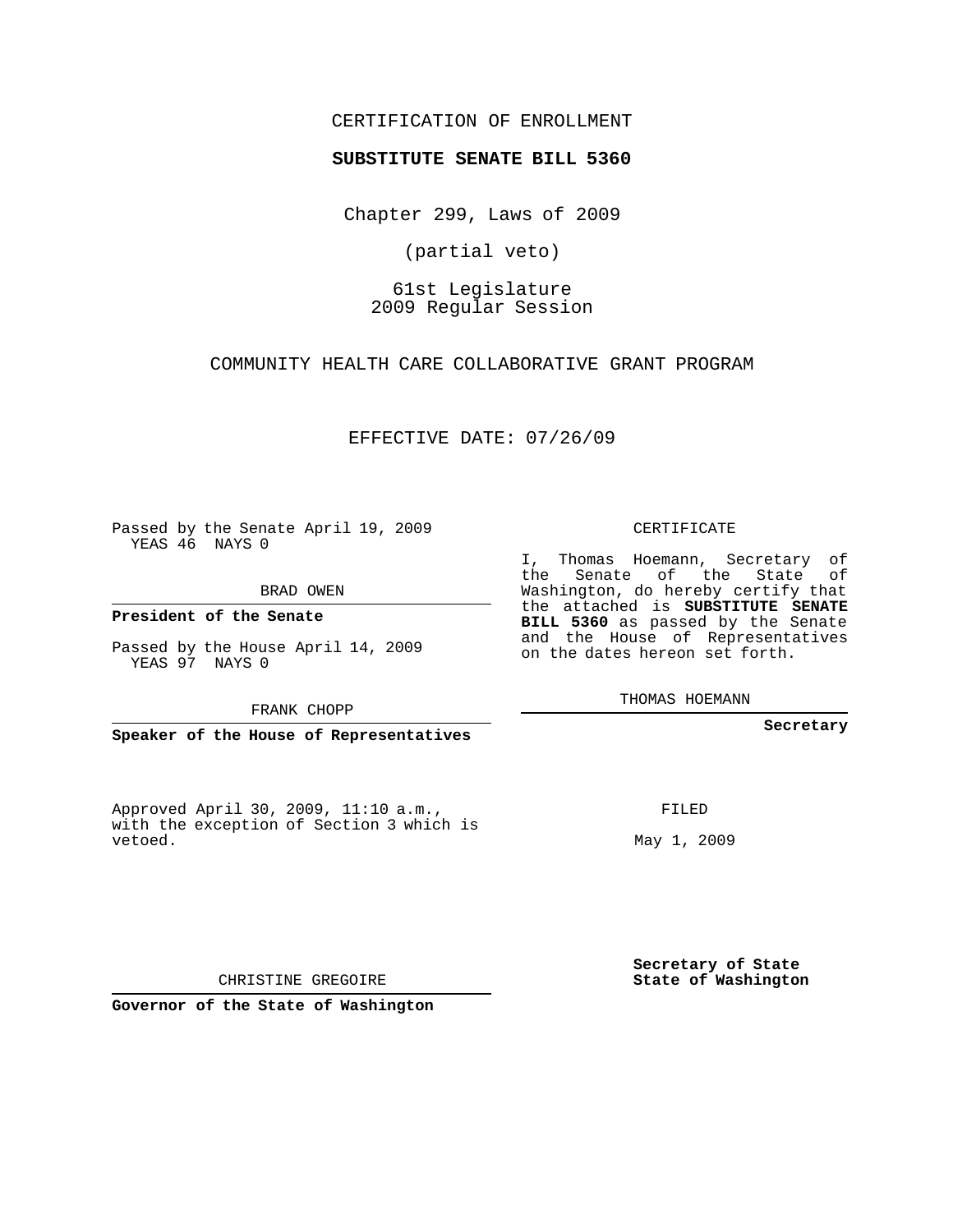## **SUBSTITUTE SENATE BILL 5360** \_\_\_\_\_\_\_\_\_\_\_\_\_\_\_\_\_\_\_\_\_\_\_\_\_\_\_\_\_\_\_\_\_\_\_\_\_\_\_\_\_\_\_\_\_

\_\_\_\_\_\_\_\_\_\_\_\_\_\_\_\_\_\_\_\_\_\_\_\_\_\_\_\_\_\_\_\_\_\_\_\_\_\_\_\_\_\_\_\_\_

AS AMENDED BY THE HOUSE

Passed Legislature - 2009 Regular Session

## **State of Washington 61st Legislature 2009 Regular Session**

**By** Senate Health & Long-Term Care (originally sponsored by Senators Keiser, Brandland, Franklin, Murray, Brown, Ranker, Fraser, Parlette, and Kohl-Welles)

READ FIRST TIME 02/25/09.

1 AN ACT Relating to community health care collaborative grants; 2 adding new sections to chapter 41.05 RCW; and creating a new section.

3 BE IT ENACTED BY THE LEGISLATURE OF THE STATE OF WASHINGTON:

 4 NEW SECTION. **Sec. 1.** A new section is added to chapter 41.05 RCW 5 to read as follows:

 (1) The community health care collaborative grant program is established to further the efforts of community-based coalitions to increase access to appropriate, affordable health care for Washington residents, particularly employed low-income persons and children in school who are uninsured and underinsured, through local programs addressing one or more of the following: (a) Access to medical treatment; (b) the efficient use of health care resources; and (c) quality of care.

 (2) Consistent with funds appropriated for community health care collaborative grants specifically for this purpose, two-year grants may be awarded pursuant to section 2 of this act by the administrator of the health care authority.

18 (3) The health care authority shall provide administrative support 19 for the program. Administrative support activities may include health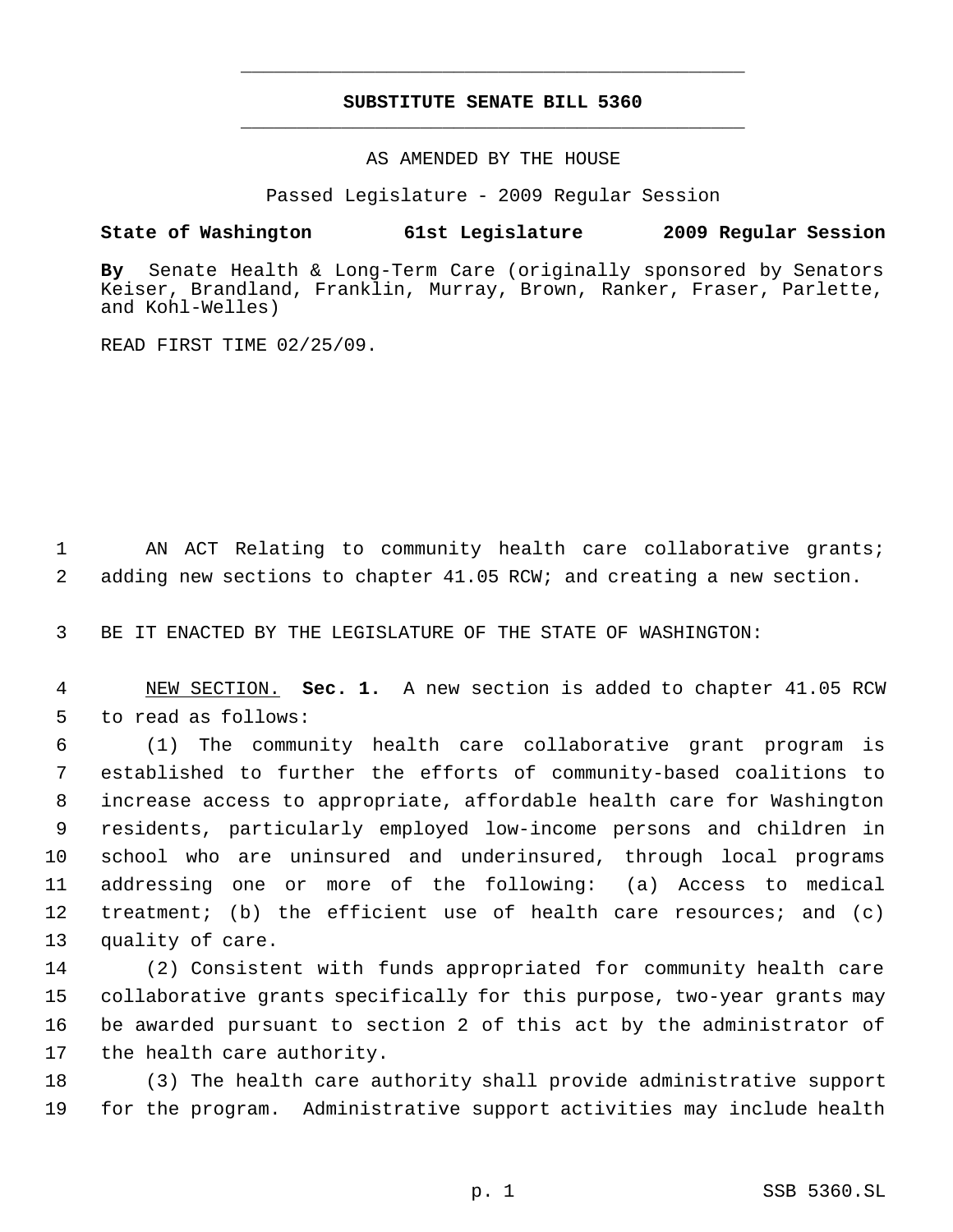care authority facilitation of statewide discussions regarding best practices and standardized performance measures among grantees, or subcontracting for such discussions.

 (4) Eligibility for community health care collaborative grants shall be limited to nonprofit organizations established to serve a defined geographic region or organizations with public agency status under the jurisdiction of a local, county, or tribal government. To be eligible, such entities must have a formal collaborative governance structure and decision-making process that includes representation by the following health care providers: Hospitals, public health, behavioral health, community health centers, rural health clinics, and private practitioners that serve low-income persons in the region, unless there are no such providers within the region, or providers decline or refuse to participate or place unreasonable conditions on their participation. The nature and format of the application, and the application procedure, shall be determined by the administrator of the health care authority. At a minimum, each application shall: (a) Identify the geographic region served by the organization; (b) show how the structure and operation of the organization reflects the interests of, and is accountable to, this region and members providing care within this region; (c) indicate the size of the grant being requested, and how the money will be spent; and (d) include sufficient information for an evaluation of the application based on the criteria established in section 2 of this act.

 NEW SECTION. **Sec. 2.** A new section is added to chapter 41.05 RCW to read as follows:

 (1) The community health care collaborative grants shall be awarded on a competitive basis based on a determination of which applicant organization will best serve the purposes of the grant program established in section 1 of this act. In making this determination, priority for funding shall be given to the applicants that demonstrate:

 (a) The initiatives to be supported by the community health care collaborative grant are likely to address, in a measurable fashion, documented health care access and quality improvement goals aligned with state health policy priorities and needs within the region to be served;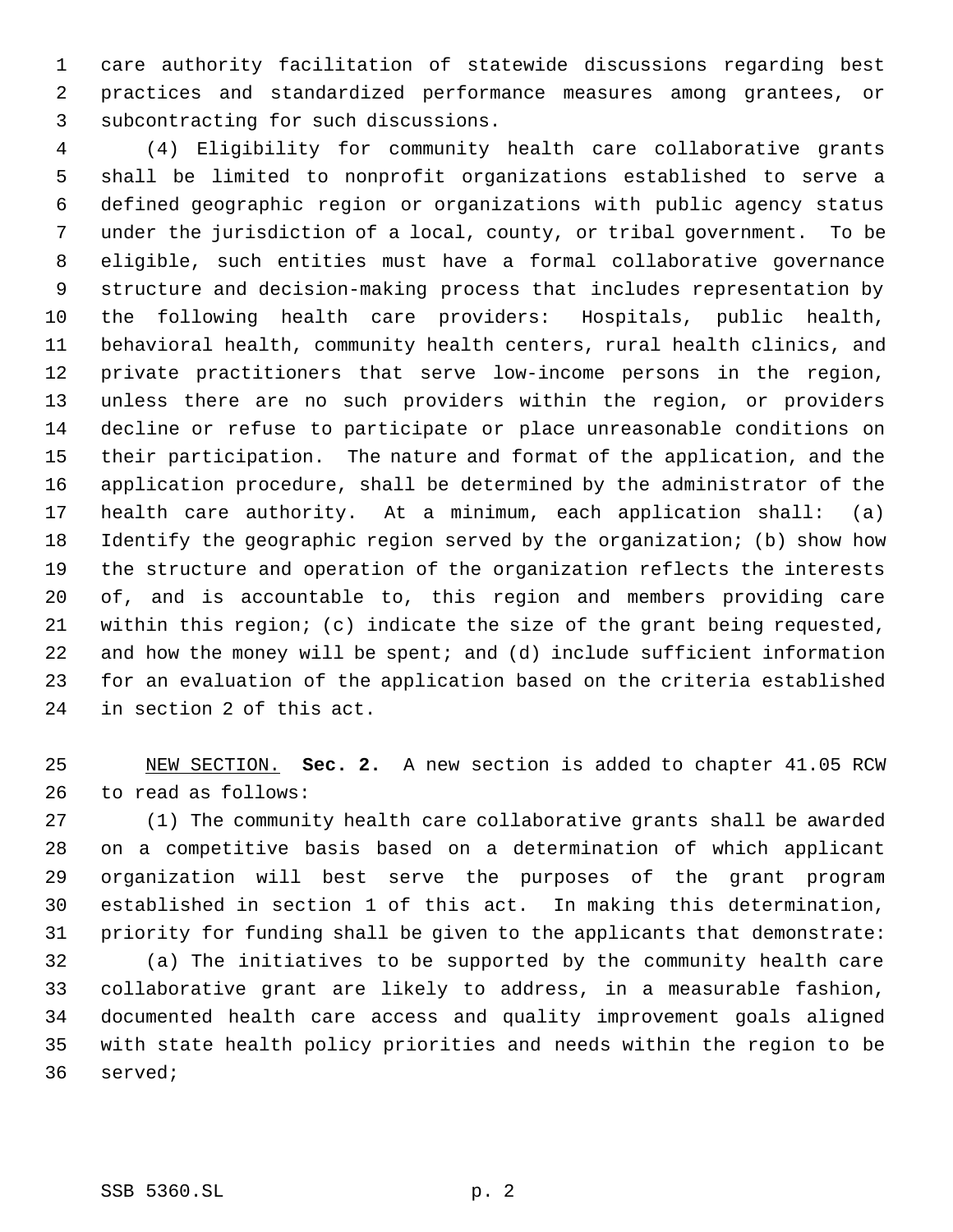(b) The applicant organization must document formal, active collaboration among key community partners that includes local governments, school districts, large and small businesses, nonprofit organizations, tribal governments, carriers, private health care providers, public health agencies, and community public health and safety networks, as defined in RCW 70.190.010;

 (c) The applicant organization will match the community health care collaborative grant with funds from other sources. The health care authority may award grants solely to organizations providing at least two dollars in matching funds for each community health care collaborative grant dollar awarded;

 (d) The community health care collaborative grant will enhance the long-term capacity of the applicant organization and its members to serve the region's documented health care access needs, including the sustainability of the programs to be supported by the community health 16 care collaborative grant;

 (e) The initiatives to be supported by the community health care collaborative grant reflect creative, innovative approaches which complement and enhance existing efforts to address the needs of the uninsured and underinsured and, if successful, could be replicated in other areas of the state; and

 (f) The programs to be supported by the community health care collaborative grant make efficient and cost-effective use of available funds through administrative simplification and improvements in the structure and operation of the health care delivery system.

 (2) The administrator of the health care authority shall endeavor to disburse community health care collaborative grant funds throughout the state, supporting collaborative initiatives of differing sizes and scales, serving at-risk populations.

 (3) Grants shall be disbursed over a two-year cycle, provided the grant recipient consistently provides timely reports that demonstrate the program is satisfactorily meeting the purposes of the grant and the objectives identified in the organization's application. The requirements for the performance reports shall be determined by the health care authority administrator. The performance measures shall be aligned with the community health care collaborative grant program goals and, where possible, shall be consistent with statewide policy